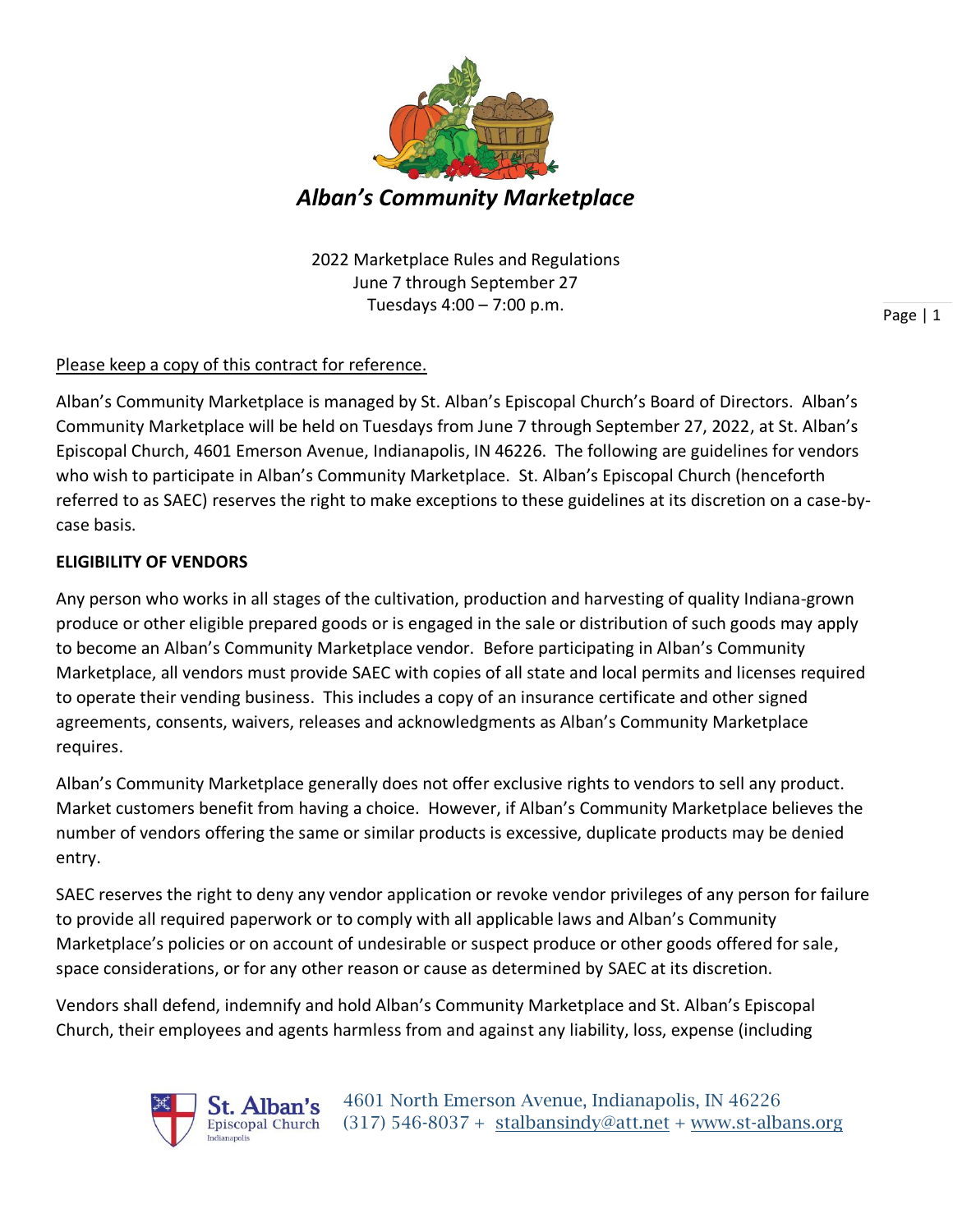

reasonable attorneys' fees), or claims for injury or damages arising out of the performance of this Agreement but only in proportion to and to the extent such liability, loss, expense, attorneys' fees, or claims for injury or damages are caused by or result from the negligent or intentional acts or omissions of the vendor, its officers, agents or employees.

Page | 2

Vendors will not be allowed to sell until SAEC receives appropriate verification of all required insurance. All vendors must provide a Certificate of Insurance for One Million Dollars (\$1,000,000) in general liability, including product liability with the following Additional Insured wording: "Alban's Community Marketplace and St. Alban's Episcopal Church, their directors, officers, employees, contractors and representatives shall be listed as ADDITIONAL INSUREDS." Mail Certificate to St. Alban's Episcopal Church, 4601 North Emerson Avenue, Indianapolis, IN 46226 or e-mail it to **[rector@st-albans.org](mailto:rector@st-albans.org)** or **buttermilkmountaininc@gmail.com.**

### **GOODS PERMITTED FOR SALE**

Approved vendors agree to offer only the highest quality produce and other goods at Alban's Community Marketplace in strict accordance with all applicable laws and Alban's Community Marketplace's policies. Upon request of Alban's Community Marketplace, each vendor agrees to provide the name and contact information of the farm or other source of the product or other goods offered for sale. This information will be kept confidential. No product offered at Alban's Community Marketplace shall be purchased at a wholesale or auction supplier except as SAEC may approve in advance. Any vendor who is found to be buying and re-selling goods from out of state will be asked to leave Alban's Community Marketplace for the duration of the season.

Subject to applicable federal, state and local laws, regulations and guidelines, the following goods may be sold at Alban's Community Marketplace: fresh fruits and vegetables, dried and fresh herbs and spices, plants, flowers, honey, eggs, popcorn, flour and ground grains, whole grains and beans, meats and cheeses. The sale of these food items requires adequate labeling and must consist of the following:

- Name of Product
- Location of Preparation
- Description of Contents
- Net Weight
- Price



4601 North Emerson Avenue, Indianapolis, IN 46226 Episcopal Church  $(317)$  546-8037 + [stalbansindy@att.net](mailto:stalbansindy@att.net) + [www.st-albans.org](http://www.st-albans.org/)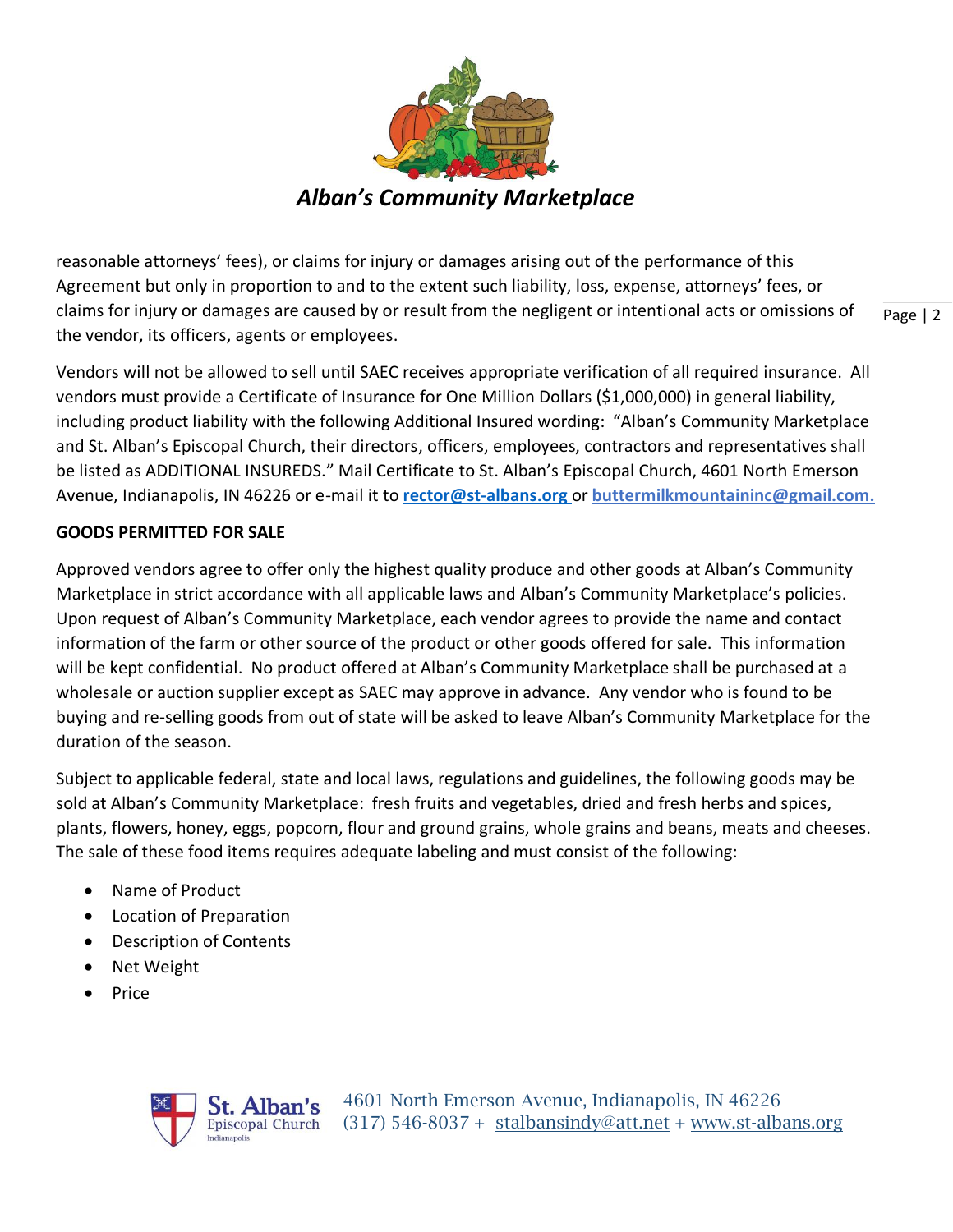

may approve other items. Processed foods must be prepared in a facility as defined by Indiana law and sold <sup>Page</sup> | <sup>3</sup> Processed food items that are permitted include jellies, jams, preserves, salsa, dried vegetables, dried fruits, cider or other pressed juices, ice cream, soups, meat entrees, vinegar, herb vinegar and baked goods. SAEC in pre-packaged form. Food items prepared by a home-based vendor must have proper labeling. All vendors selling processed foods must prominently display their Board of Health license at their stands.

**Meat Products**. As approved in advance by SAEC, all meat products must come from animals raised in Indiana. Animals may be butchered or processed off-farm. Processing must comply with federal, state and local laws and regulations, and the farmer/producer must supply documentation of such compliance with the vendor's application.

**Milk, Dairy, Cheese and Eggs**. Except as approved in advance by SAEC, milk must be from the Indiana farmer/producer's herd; cheese and other dairy products must be made in Indiana. Production must comply with state dairy ordinances and licensing. Farmers must supply the documentation of such compliance with the application. A current egg vendor license issued by the State Egg Board must be exhibited. A copy of the license must be sent with the vendor's application.

**Plants and Produce**. Plants or produce for sale cannot be purchased from a wholesale supplier. If any vendor is found to be purchasing produce or plants for resale, they may be asked to leave Alban's Community Marketplace for the remainder of the season. No refunds will be due to the vendor. The only re-selling that may occur is acquiring and selling another farmer's Indiana grown goods. Each plant must be cultivated by an Indiana producer from seed or plug for a minimum of six weeks. In the case of re-selling, vendors must accurately label the farm name and city where products come from.

**Value-Added Foods.** Foods must be prepared from scratch by the vendor in a licensed facility or qualify as a home-based vendor item and have proper labeling. A copy of the commercial kitchen certificate or another required license must be available each week for inspection by the Marion County Public Health Department. See full details at: [http://www.mchd.com/fdpfmai.htm.](http://www.mchd.com/fdpfmai.htm) Any questions, contact Kelli Whiting at the Marion County Health Department (317.221.2222) or [kwhiting@marionhealth.org.](mailto:kwhiting@marionhealth.org) A vendor may be required to submit recipes for Value Added Foods to SAEC.



4601 North Emerson Avenue, Indianapolis, IN 46226 Episcopal Church  $(317)$  546-8037 + [stalbansindy@att.net](mailto:stalbansindy@att.net) + [www.st-albans.org](http://www.st-albans.org/)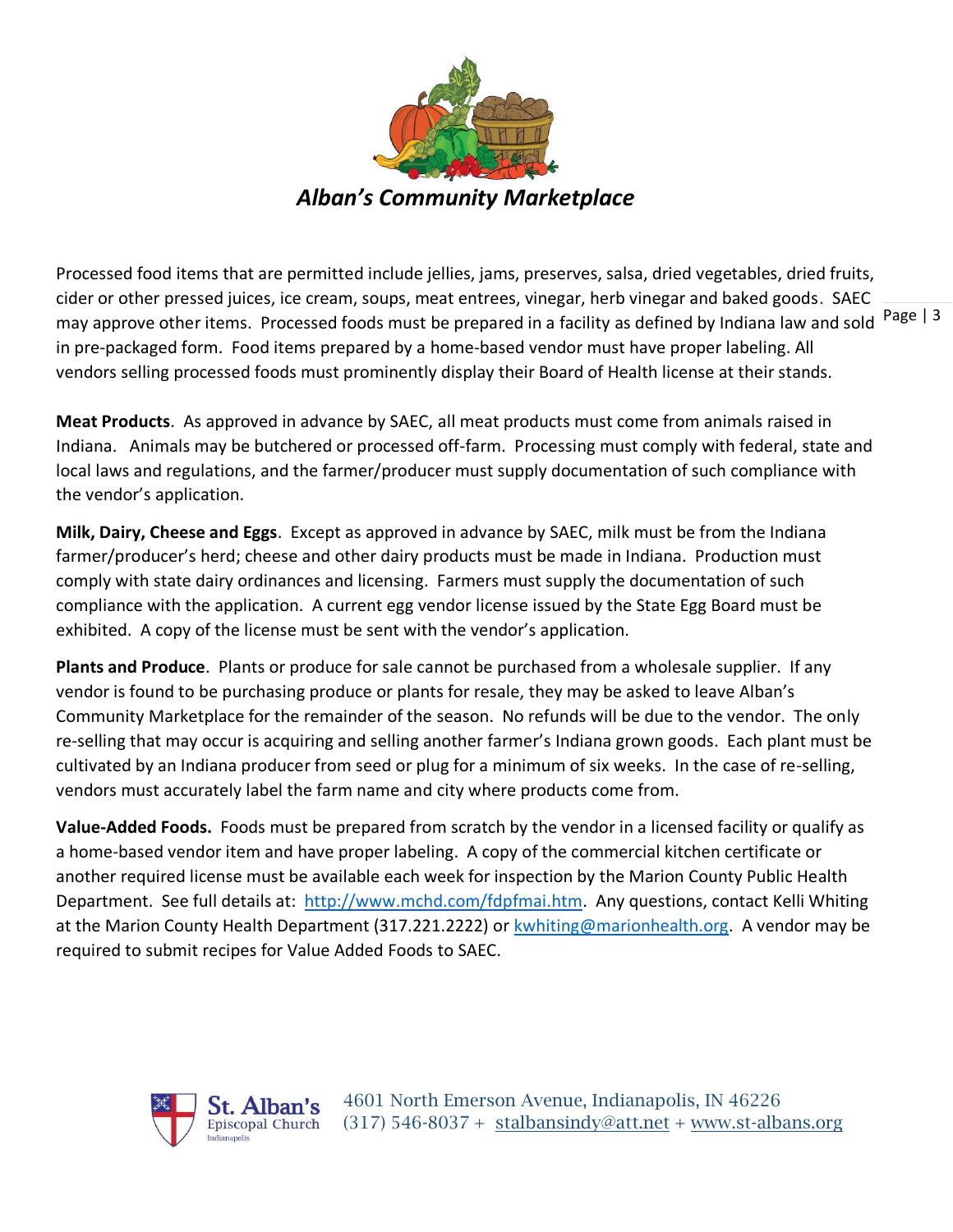

### **HEALTH AND SAFETY REQUIREMENTS**

YOU MUST OBTAIN A LICENSE BEFORE SELLING FOOD ITEMS AT A FARMERS' MARKET. Licensing information and regulations about farmers' markets can be found at the Marion County Health Department website: [http://www.mchd.com/fdpfmai.htm.](http://www.mchd.com/fdpfmai.htm) The Marion County Health Department makes regular inspections at all farmers' markets to ensure that regulations are followed. It is the responsibility of the vendor to keep abreast of all county and state rules and ordinances as they apply to the products the vendor sells.

All vendors must adhere to sanitary procedures for selling produce and value-added items. Proper labeling must be used as defined by the appropriate authority.

Vendors are responsible for assuring that all goods are safe, edible and compliant with applicable regulations. All items intended for human consumption must be kept off the ground and stored and displayed in safe and sound conditions. **Vendors are responsible for damages resulting from the sale of unsafe or unsound goods.** No potentially hazardous, spoiled or contaminated foods may be offered for sale. For questions regarding a particular food included in the minimally processed food list, contact Kelli Whiting at the Marion County Health Department (317.221.2222) or [kwhiting@marionhealth.org.](mailto:kwhiting@marionhealth.org)

**Fire Extinguishers**. Food vendors using gas, electric or other fuel sources for cooking must have on-site, readily available, **and in their stall**, a portable fire extinguisher Class B rated for flammable liquids. Vendors may be asked to cease sales and leave for the day if one is not readily available. **No smoking is allowed on the grounds of St. Alban's Episcopal Church**.

### **SAMPLING**

Vendors must follow the Marion County Health Department guidelines regarding proper techniques for sampling food products and pay sampling fees if any. Full details are available at [http://www.mchd.com/fdpfmai.htm.](http://www.mchd.com/fdpfmai.htm) Any questions, contact Kelli Whiting at the Marion County Health Department (317.221.2222) or [kwhiting@marionhealth.org.](mailto:kwhiting@marionhealth.org)

### **SIGNAGE**

Vendors must display legible price markers for all goods offered for sale. Vendors must display signage noting the farm or company name and the vendor's town. If a vendor participates in the farmers' market



4601 North Emerson Avenue, Indianapolis, IN 46226 Episcopal Church  $(317)$  546-8037 + [stalbansindy@att.net](mailto:stalbansindy@att.net) + [www.st-albans.org](http://www.st-albans.org/)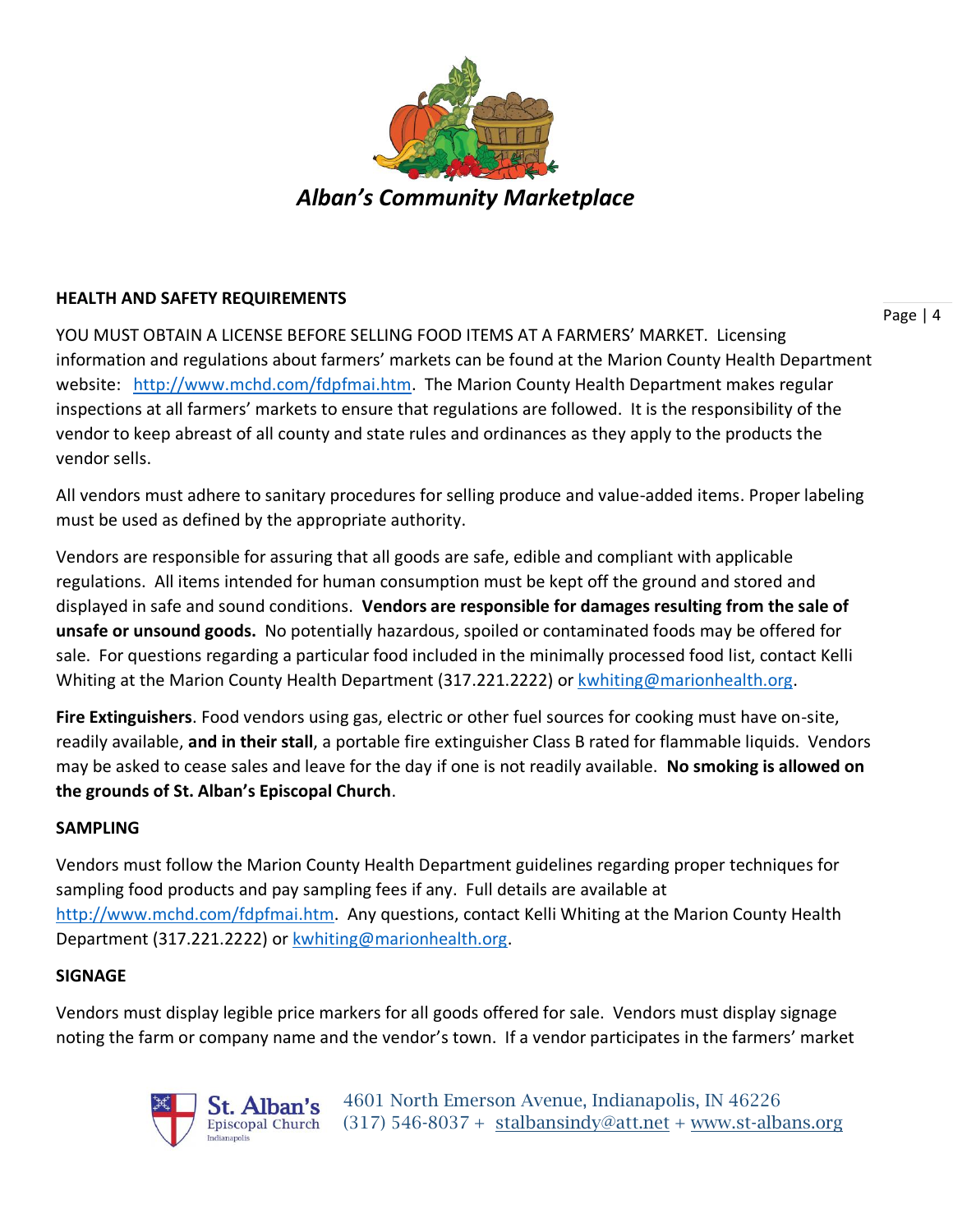

SNAP and Fresh Bucks programs, appropriate signage must be shown as indicated in the SNAP/Fresh Bucks/WIC agreement.

**REGISTRATION TO SELL**

Reserved vending space can be revoked at any time by Alban's Community Marketplace or SAEC if any of the regulations are not followed, paperwork has not been submitted, or if payment in full has not been

received.

# **FULL SEASON VENDORS**

Full season vendors are expected to attend all market days, June through September. Three Hundred Forty Dollars (\$340) for the full season must be paid no later than June  $1<sup>st</sup>$ . Vendors planning to miss any market days must notify SAEC one week in advance. Vendors who miss more than three market dates may forfeit their rights to their booth space for the remainder of the season. No refund will be provided.

## **POP-IN VENDORS**

Vendors planning to participate only occasionally must complete this contract and list the dates of the individual Tuesdays they will attend. The cost for a single day is Twenty Dollars (\$20) and payable before 3:30 p.m. Participation on this basis is not guaranteed but is on a first-come, first-served basis. Vendors must notify SAEC in advance if unable to attend. If advance notification is not provided, the vendor will be required to pay the single-day fee of Twenty Dollars (\$20).

Checks should be made out to St. Alban's Episcopal Church and sent to:

St. Alban's Episcopal Church 4601 Emerson Avenue Indianapolis, Indiana 46226

# **EXPECTATIONS OF VENDOR ATTENDANCE**

Alban's Community Marketplace operates every Tuesday from 4:00 p.m. to 7:00 p.m. June-September. Set up begins at 3:00 p.m. Vendors are expected to be prepared to sell at 4:00 p.m. If a vendor is not in their



Page | 5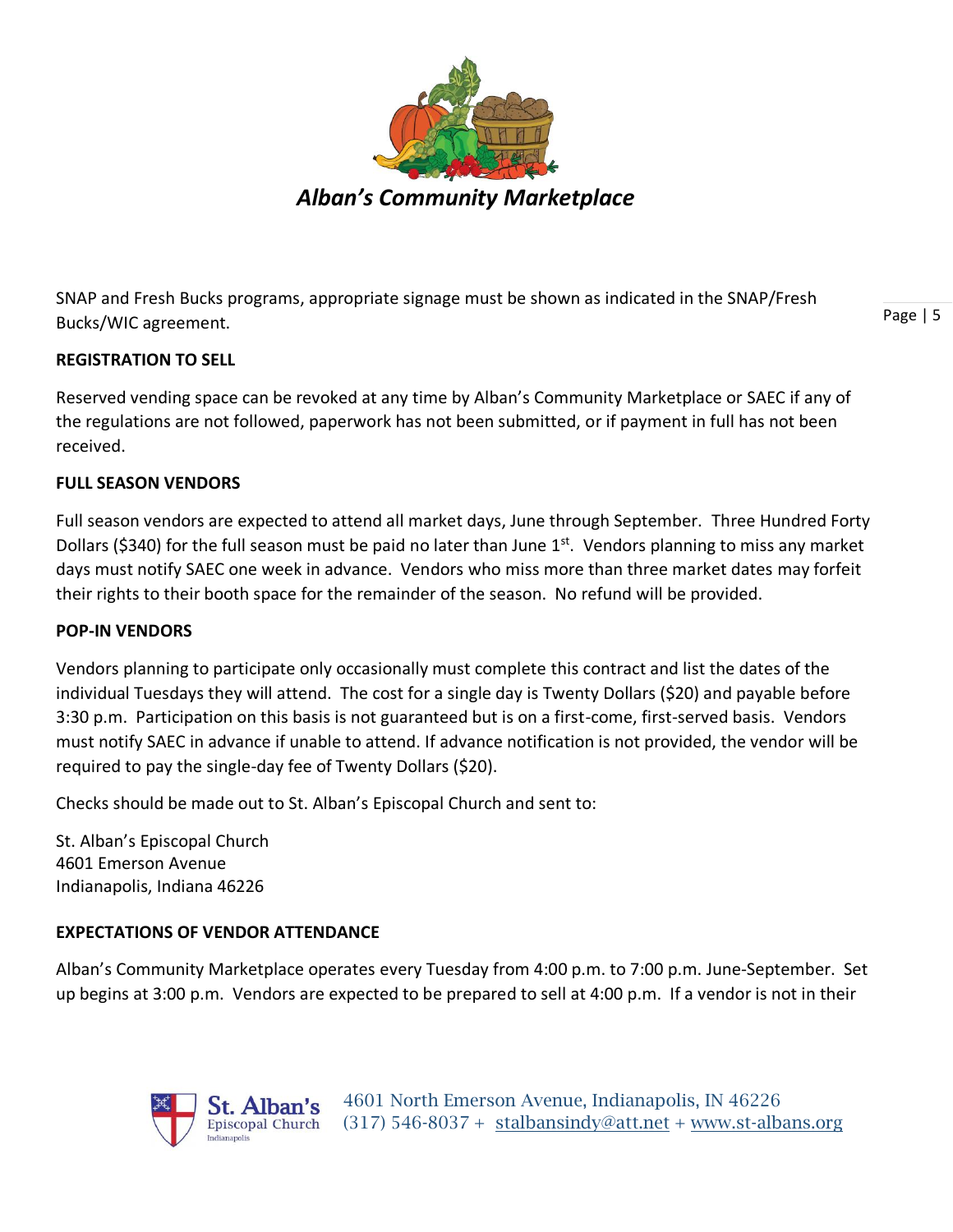

# *Alban's Community Marketplace*

space by 3:45 p.m. and has not informed SAEC that they will be late, the vendor will forfeit their spot for that day.

### **SEVERE WEATHER CONDITIONS**

In the event of severe weather conditions such as thunder, lightning, hail, high winds and heavy rain, vendors are advised to take shelter in an enclosed vehicle or inside St. Alban's Episcopal Church until severe weather has passed. Vendors are responsible for the safety and management of their products and tent. Due to inclement weather conditions, neither Alban's Community Marketplace nor St. Alban's Episcopal Church is liable for vendors' products, tents or equipment damage. Alban's Community Marketplace intends to operate rain or shine. SAEC may decide to close Alban's Community Marketplace for the day if the weather becomes too severe. No refunds are given due to extreme weather cancellations.

### **EQUIPMENT AND SUPPLIES**

Each vendor must supply its tent with weights (20 lbs. per leg), canopies, tables, weather protection and display equipment. Tents are preferred but are not mandatory. If selling goods by weight, vendor must supply a legal produce scale subject to periodic inspection by the County Department of Weights and Measures. Vendor is responsible for any damages or personal injury resulting from its equipment or setup. Electricity is not available to vendors. Generators may be used at the discretion and approval of SAEC. Product and signage must be confined to the designated booth space dimensions.

### **ABSENCES, FINES AND WITHDRAWAL**

*Absence Notice*. In the event of a family or medical emergency, a vendor must notify SAEC as soon as possible before Alban's Community Marketplace opens on Tuesday.

*Unexcused Absence*. Vendors cannot skip Alban's Community Marketplace to attend another market, festival, fair or event. Doing so is grounds for immediate dismissal from Alban's Community Marketplace roster. No refunds will be given.

If a vendor must withdraw from Alban's Community Marketplace, notice must be given to SAEC at least one week before the last date of attendance. No refunds will be given.



Page | 6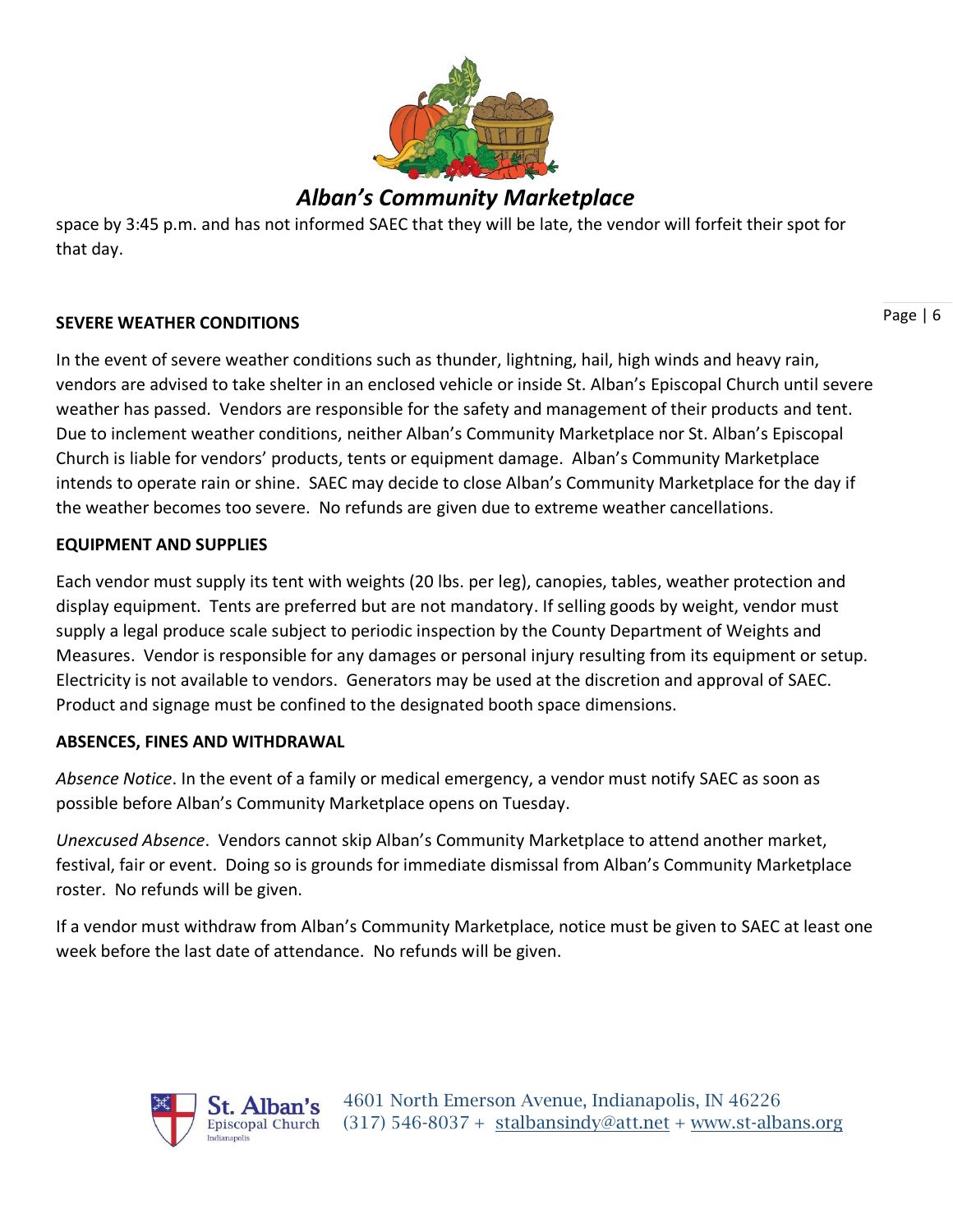

*Alban's Community Marketplace*

### **ASSIGNMENT AND LIMITS OF SPACE**

Fees described on Page 4 apply to one 10 ft. by 10 ft. space. Additional space will require additional booth fees. Vending spaces may be marked each week as needed for verification.

Page | 7

Full season vendors may request a specific booth location. Alban's Community Marketplace will do everything possible to accommodate those requests and keep all full and growing season vendors in their preferred booth locations for the duration of the season. Final location assignments will be designated by Alban's Community Marketplace and may be changed in any given week if necessary.

**EXITING THE SITE AND TRASH REQUIREMENTS**

All tents and tables will remain up until 7:00 p.m. Vendors must stay until 7:00 p.m. even if all goods are sold. Vendors are prohibited from exiting before closing time. Vendors must be prepared to leave Alban's Community Marketplace by 8:00 p.m. All personal items and equipment must be removed. Before leaving vendors must remove ALL trash and food on the ground in their booth. Please provide your own trash bags. A reasonable amount of trash can be disposed of in St. Alban's Episcopal Church's trash containers.

### **TENT CANOPY WEIGHTS**

Vendors must provide weights to hold down their umbrellas, canopy or tents. Vendors will attach a minimum of twenty (20) pound weights to all corners of the tent attached with a bungee cord or boat straps to the canopy of the tent or the legs to a vehicle.

#### **MARKET MANAGER**

SAEC shall have sole authority and discretion as to permission to offer goods for sale at Alban's Community Marketplace. SAEC will invite vendors to participate at Alban's Community Marketplace. SAEC is authorized to direct any vendor to leave Alban's Community Marketplace, remove any poor quality or unacceptable goods from sale at Alban's Community Marketplace, or instruct a vendor not to return, for any reason.

**The undersigned is applying to participate as a vendor at the 2022 Alban's Community Market. If accepted as a vendor, the undersigned agrees to abide by these guidelines and all applicable laws, regulations, ordinances and any other policies, procedures, instructions, or other requirements of Alban's Community Market and St. Alban's Episcopal Church.**

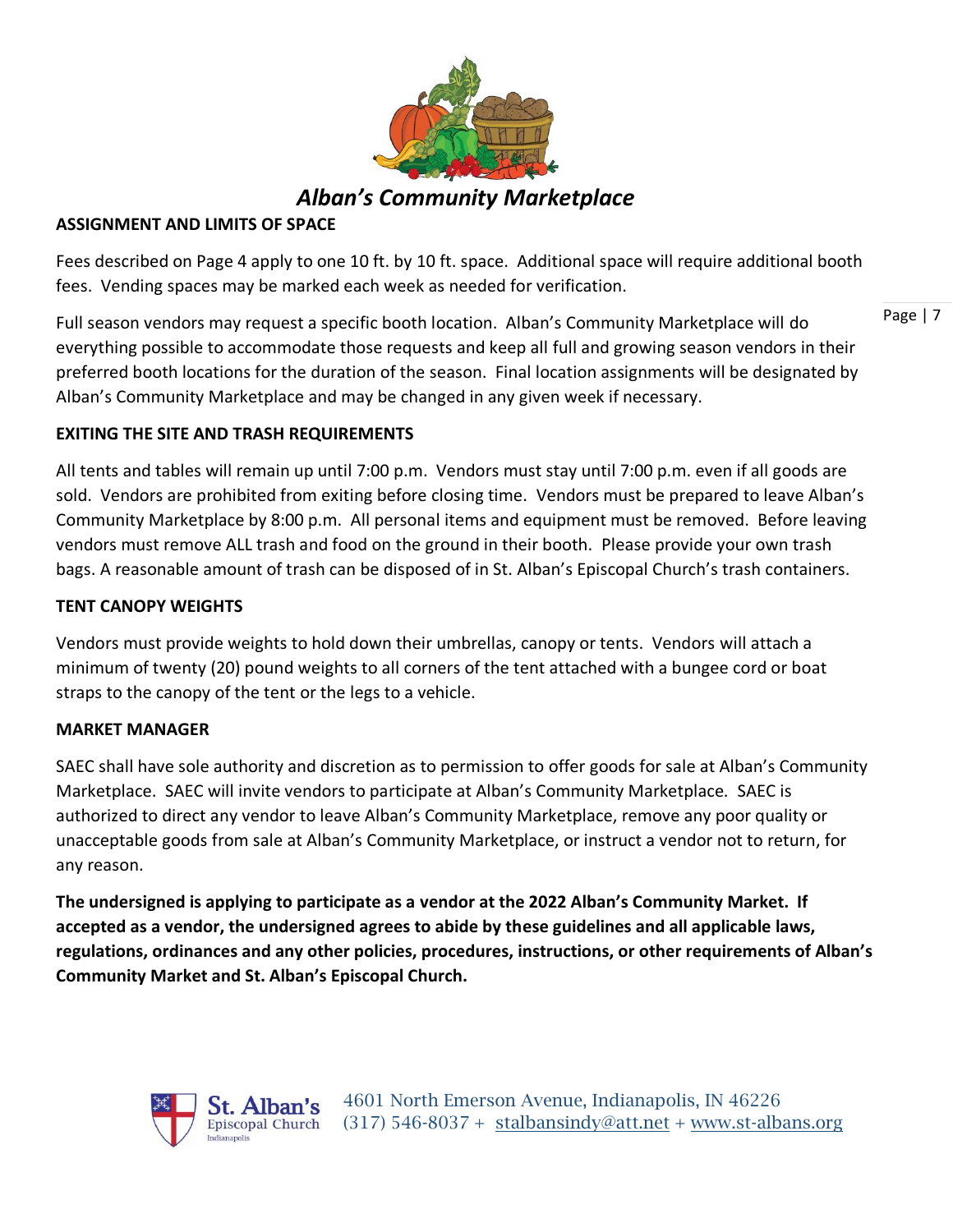

| <b>Vendor Name</b>            | <b>Date</b> |                               | Page   8 |  |
|-------------------------------|-------------|-------------------------------|----------|--|
| Company/Organization          |             |                               |          |  |
| <b>Address</b>                | City        | <b>State</b>                  | Zip      |  |
| <b>Preferred Phone number</b> |             | <b>Secondary Phone Number</b> |          |  |

**Signature(s)**

**I commit to participating in the Alban's Community Marketplace on these dates:**

| <b>Check</b> | <b>Dates</b>       | <b>Cost</b> | <b>Check</b> | <b>Dates</b>     | <b>Cost</b> |
|--------------|--------------------|-------------|--------------|------------------|-------------|
| here         |                    |             | here         |                  |             |
|              | <b>Full Season</b> | \$340       |              | <b>August 2</b>  | \$20        |
|              | June 7             | \$20        |              | <b>August 9</b>  | \$20        |
|              | June 14            | \$20        |              | <b>August 16</b> | \$20        |
|              | June 21            | \$20        |              | <b>August 23</b> | \$20        |
|              | June 28            | \$20        |              | <b>August 30</b> | \$20        |
|              | July 5             | \$20        |              | September 6      | \$20        |
|              | July 12            | \$20        |              | September 13     | \$20        |
|              | July 19            | \$20        |              | September 20     | \$20        |
|              | July 26            | \$20        |              | September 27     | \$20        |

**\_\_\_\_\_\_\_\_\_\_\_\_\_\_\_\_\_\_\_\_\_\_\_\_\_\_\_\_\_\_\_\_\_\_\_\_\_\_\_\_\_\_\_\_\_\_\_\_\_\_\_\_\_\_\_\_\_\_\_\_\_\_\_\_\_\_\_\_\_\_\_\_\_\_\_\_\_\_\_\_\_\_\_\_\_\_\_\_**

**Total due to St. Alban's Episcopal Church by June 1, 2022 \_\_\_\_\_\_\_\_\_\_\_\_\_\_**